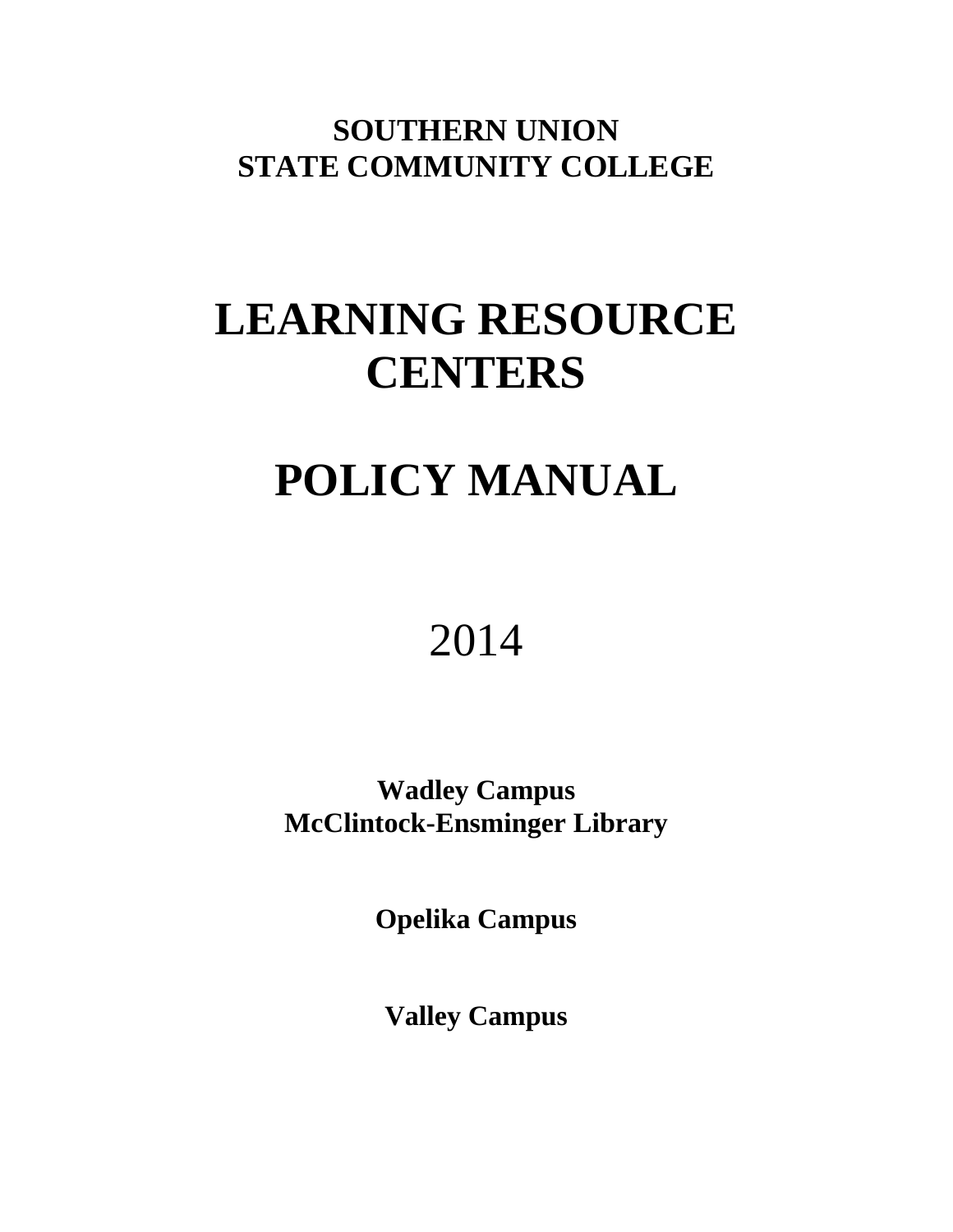# **HOURS OF SERVICE**

# **Fall and Spring Semesters**

### **WADLEY**

## **OPELIKA**

# **VALLEY (EST)**

# **Summer Semester**

## **Wadley**

## **OPELIKA**

## **VALLEY (EST)**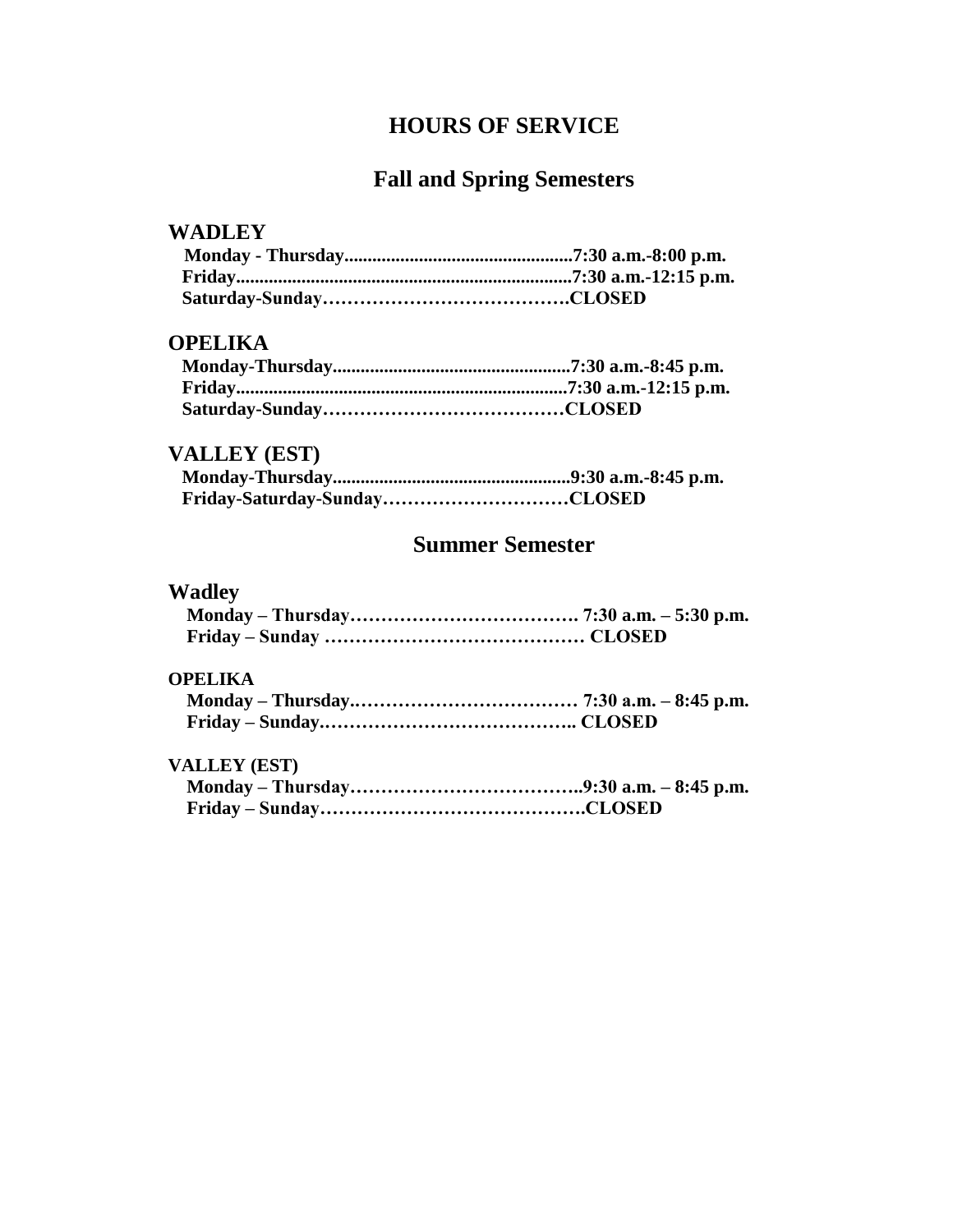#### **TELEPHONE**

#### **-1-**

## **INTRODUCTION**

Southern Union has three Learning Resource Centers (LRCs) located on Wadley, Opelika, and Valley campuses of the College. The purpose and goals of the Learning Resource Centers are designed to complement the educational programs and to support the stated institutional goal to encourage life-long learning. Students have access to books through the library's OPAC (on-line public access catalog). This system allows students to search all LRC sites simultaneously. The OPAC may be searched by author, title, subject, and keyword for retrieval of desired titles. Searchers desiring an electronic format book can locate eBooks from accessing the library's web page and selecting "online resources". Here books are obtained through the same search method as our OPAC catalog. Researchers also have access to many licensed full-text, on-line databases through the Alabama Virtual Library (AVL). The AVL is available to all citizens of Alabama and completely funded by the Alabama legislature. Students can access the AVL from any computer on campus (http://www.avl.lib.al.us) and/or any remote location within the state. If you are unable to access the AVL, notify a library employee to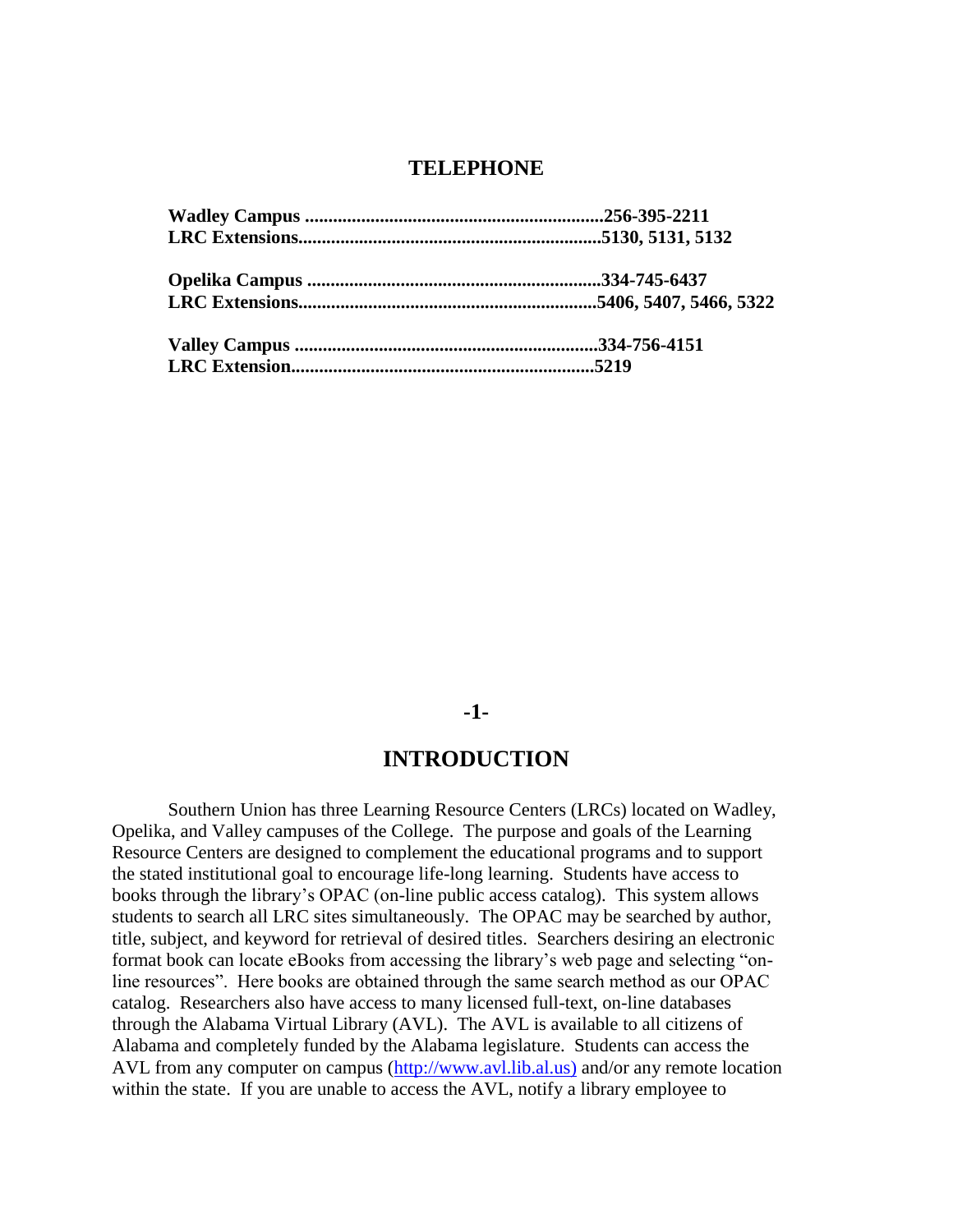acquire a remote access card.

The collection of all three LRC sites includes over 66,000 physical volumes, 45,000 electronic titles, as well as items of non-print items; local, state, and national newspapers; and periodicals. The main library, McClintock-Ensminger Library, located on the Wadley campus was constructed in 1962. The library was expanded in 1982, resulting in a structure with 8,620 square feet and a seating capacity of 150. The Valley library opened in 1973 and currently offers day and evening hours with a seating capacity of 34, 2,486 square feet and shelving for 19,000 volumes. The Opelika facility opened in January 1995 and is a 10,000 square foot library with a seating capacity of 100 and shelving space for over 30,000 volumes. This library also houses the technical collection that supports technical programs and resources which support programs in the Health Sciences. Photocopy machines are available to users in each library, as well as reference services, course reserves, and library instruction.

Circulation of library materials is automated at each library by use of a barcode user card which is also the student ID card issued through the LRCs. Borrowing privileges are available to Southern Union students, faculty, and staff. The Wadley LRC also circulates materials to residents of surrounding communities with special permission from the librarian.

 $-2$ 

## **MISSION AND GOALS OF THE LEARNING RESOURCE CENTERS**

The Learning Resource Center's (LRC) mission is to facilitate and enhance learning by providing essential resources and services, access to innovative technology, instruction in library usage and access to adequate facilities and personnel. The library seeks to promote research activities that meet the informational, educational, and cultural interests of the faculty, students, and staff.

In recognizing the critical importance of support services and resources to the success of the education programs offered by the College, the Learning Resource Centers are designed, staffed, and evaluated to efficiently meet the needs and various ability levels of a diverse student population.

To accomplish this mission, the Learning Resource Centers provide:

Well-organized, developed, relevant collections of primary and secondary materials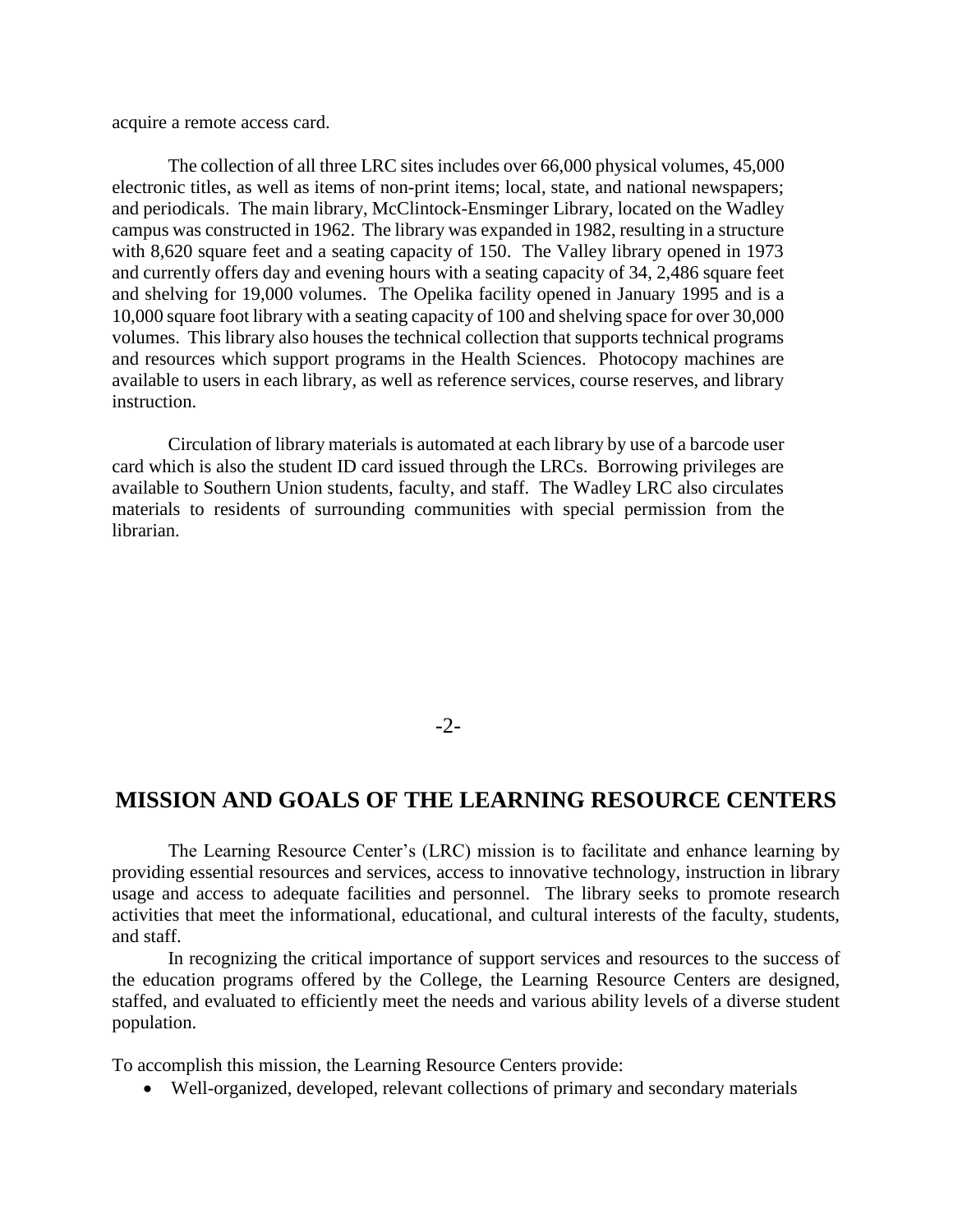- Organized and accessible collections of audiovisual materials and online databases
- Well-equipped facilities of adequate size to encourage maximum utilization
- Highly competent and professional staff to assist users and carry out the responsibilities of acquisition, organization, and disbursement of resources
- Adequate hours of operation to ensure accessibility to users
- Professional instruction in the utilization of all services and resources
- Coordination of the administration, faculty, staff, and students concerning library resources and services on each campus

Learning Resource Centers are located on all Southern Union campuses (Opelika, Wadley, and Valley), offering resources in excess of 66,000 print volumes and 45,000 electronic books. The collections are designed to complement the education programs and meet the needs of all users in a pleasant physical environment where students can study and conduct research. To ensure convenient, timely, and user-friendly access, service hours are structured to provide accessibility for students, faculty, and staff. The Learning Resource Centers are open 59 hours per week Monday through Friday with library staff available during all operating hours (summer hours are adjusted to match the college hours of operation). Courier service is available for the transport of all resources between campuses per user request.

The Learning Resource Centers' web page is located under the *Current Student* tab on the school's home page. Here, students, faculty, and administrators are able to access the Mission Statement along with locating materials in the collection through the online catalog (AG-Cat), ebook collections, electronic journals and database resources from the Alabama Virtual Library (AVL), literary critiques with Cengage Literature Resources. Librarians' email addresses are provided in order to answer questions from students or administrators. The page also contains a description of each campus Learning Resource Center, hours of operation, and maps to assist with locating the facilities.

#### **-3-**

To best serve and meet the needs of the student population, the Learning Resource Center strives to maintain current and relevant library holdings by reviewing scholarly selection journals (Choice, Library Journal, Booklist, etc.) and through faculty submitted requests for materials in their respective areas according to the Collection Development policy (LRC Policy Manual). The Learning Resource Center director is a sitting member of the Institutional Services Committee to remain abreast of curriculum course selections and changes in the educational programs. Resources are systematically reviewed and de-selected and withdrawn as an integral part of the collection development process.

In order to determine if the Learning Resource Center provides appropriate resources, our programs, services and operations are evaluated annually by college personnel utilizing the Institutional Effectiveness Survey. This survey offers college faculty and staff the opportunity to evaluate the library resources and services in an array of categories including quality, relevance, access, availability, and delivery of resources and services. The survey results identify areas lacking maximum efficiency allowing the staff to make needed improvements for optimum services. Additionally, circulation statistics, periodic student surveys, and recommendations from faculty and administration are reviewed to ensure that the library is meeting the needs of our users and is supporting the mission and goals of the College. The Learning Resource Center's mission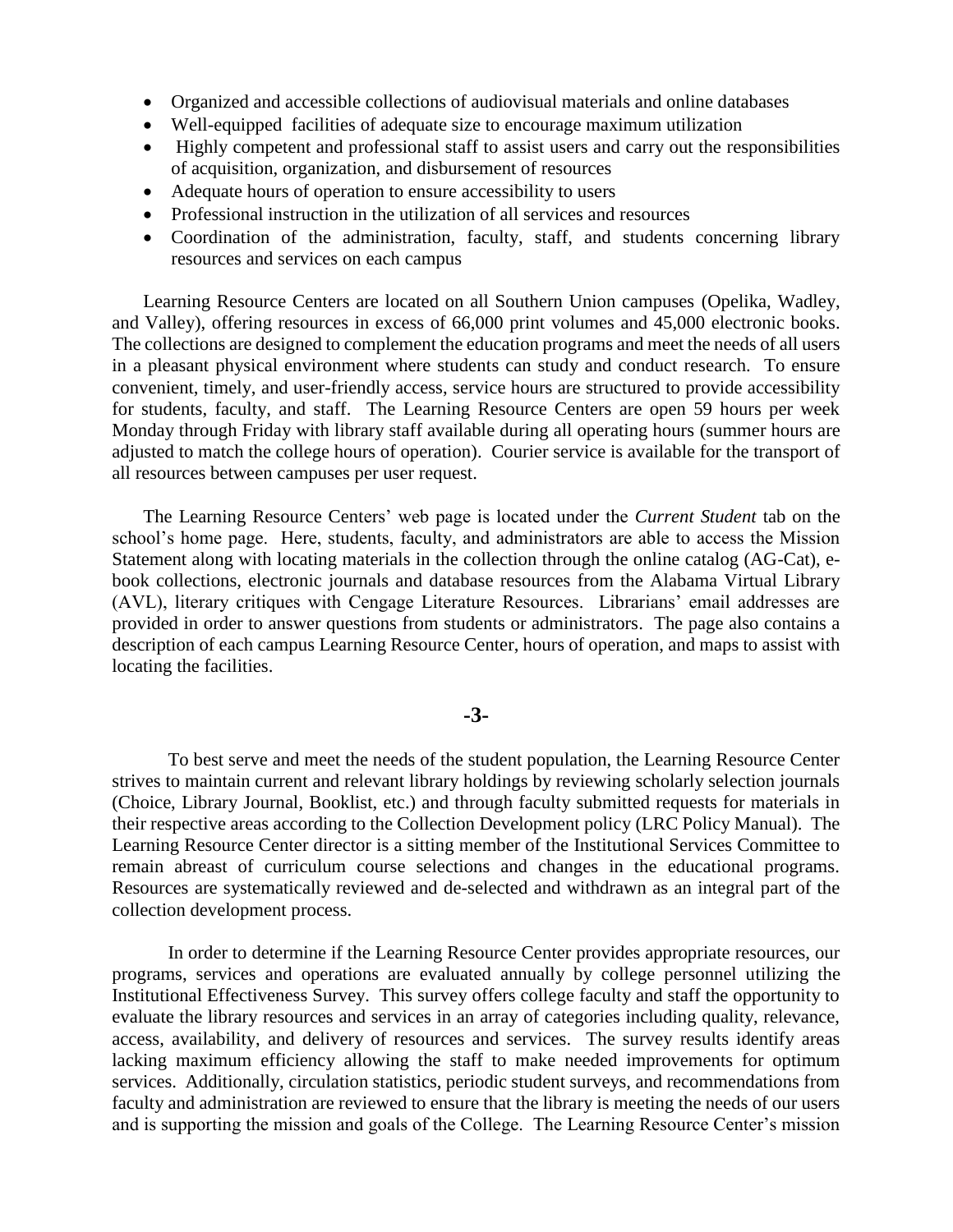statement and goals are also reviewed regularly by the staff.

The library provides monographs (print and electronic), information literacy instruction, audiovisuals, on-line databases, computers, copier services, and equipment to support the education programs for students, faculty, and staff. Selections of resources are developed according to the curriculum as described in the College Handbook.

Agreements have been established with public and academic libraries in the college's service areas to provide services and resources to students when the Learning Resource Center is closed or desired materials are located in the collection of the partnered holdings. Understanding the value of partnering with cooperative libraries, the Southern Union librarians review the holdings of perspective libraries to ensure relevance to our academic programs. This process is completed prior to the director formulating an agreement with the agency. The Learning Resource Centers also provide inter-library loan services as requested.

#### **-4-**

## **POLICIES OF SOUTHERN UNION STATE COMMUNITY COLLEGE LEARNING RESOURCE CENTERS**

#### **I. CIRCULATION**

Library materials are checked out to students on all three campus locations using the automated circulation system, Auto-Graphics (AG) by Agent. Students must provide a Southern Union Student Identification Card (Student ID Card) to circulate materials in the collection. Students attending Southern Union as part of a corporative agreement must also obtain a Southern Union Student ID prior to checking out materials. Information is retrieved from the card and scanned into the AG database. The student is allowed one free card per year. There is a \$10.00 charge for a replacement card/ID if lost before it expires.

Books from the general stacks circulate for four weeks with a two (2) renewal limit. Each renewal period is limited to two weeks unless a hold has been placed by another patron.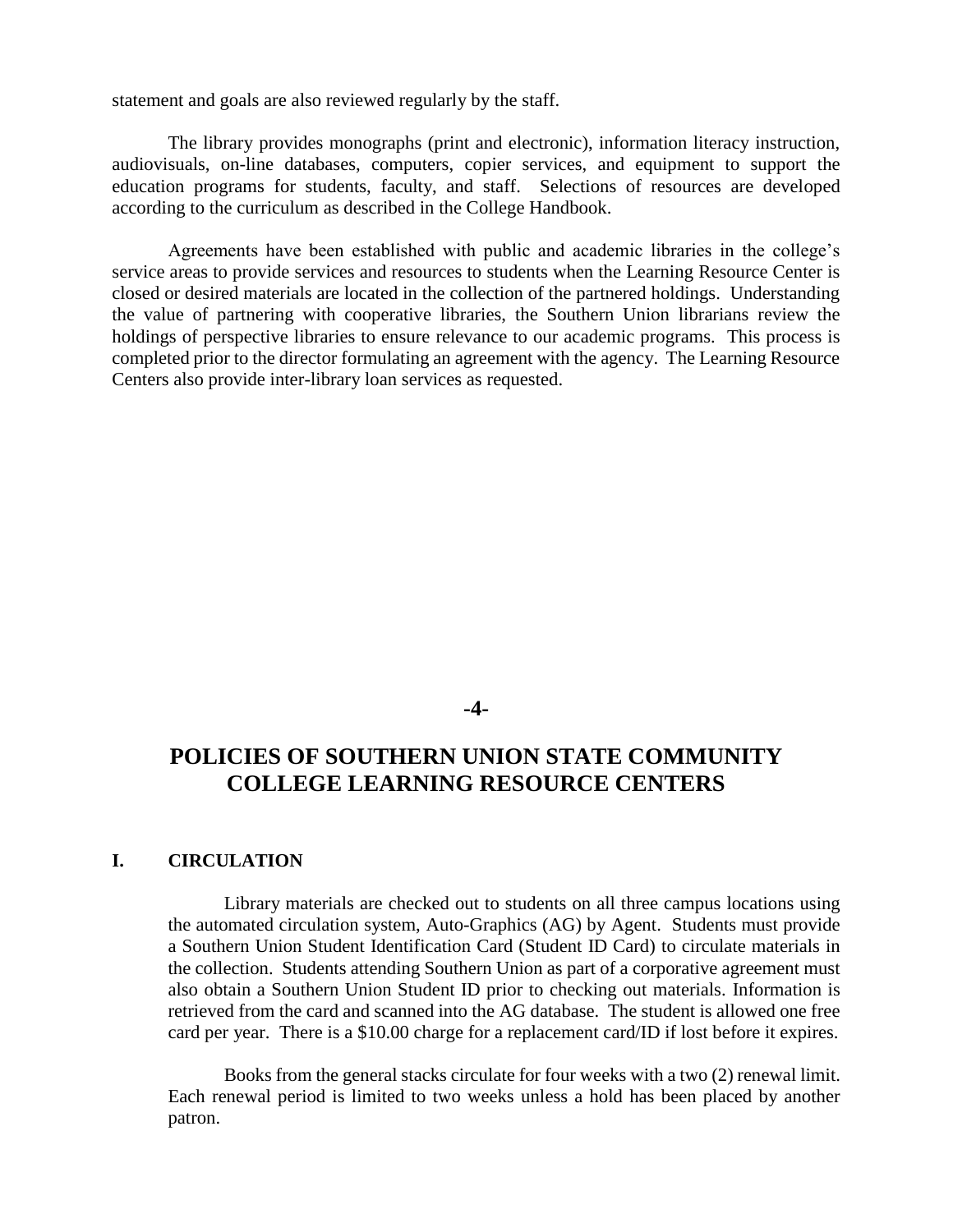Reserve materials (materials kept behind the checkout desk at the request of instructors) circulate as directed by the instructor. Materials not held by instructors circulate for a three (3) day period. Any changes in this checkout procedure must be cleared with the campus librarian.

Any item not held on the base campus of a student can be requested from another campus. A waiting period of three business days is necessary for courier service delivery. The LRC will hold material requested from another campus for three business days after arrival notification has been made before returning the item to its holding library.

Reference books, periodicals, audio-visual materials, and special collections materials do not circulate outside of the library. A copy machine is available for copies for \$.10 a copy at the expense of the student.

All materials must be returned by the last class day prior to final exams. Any item not returned or outstanding fine results in a hold placed on the student's school account. Grades, transcripts, and registration will be held until all obligations to the library are met.

Faculty/Staff can charge out materials for the length of one Semester, but are urged to return them promptly when not needed. Materials may be recalled after two weeks if other patrons need the material. Faculty/Staff notices are sent at the end of each Semester. At this time they can return materials or bring them in to recheck.

**-5-**

## **I FINES**

All overdue books will have an assessment of \$ .10 per day per book and \$.25 per DVD and video; maximum fine \$10.00 per book and \$25 per video/DVD recording.

All materials must be returned by the last class day prior to final exams. Any item not returned or outstanding fine results in a hold placed on the student's school account. Grades, transcripts, and registration will be held until all obligations to the library are met.

#### **III LOST MATERIALS**

The library must be reimbursed for lost or damage material. Faculty, students, and any library patron will be held financially responsible for any material checked out to them and lost.

Patrons losing books shall pay a fee of \$25.00 per book and \$45.00 per DVD for replacement costs including processing fees. The overdue fine will not be applied when paying for a lost item; however, if the item is returned at a later date, a refund will be issued minus the accrued fine not to exceed \$10. The due balance will be mailed to the student. Money paid for lost materials will be refunded if materials are returned and in good condition. Any fines paid are non-refundable.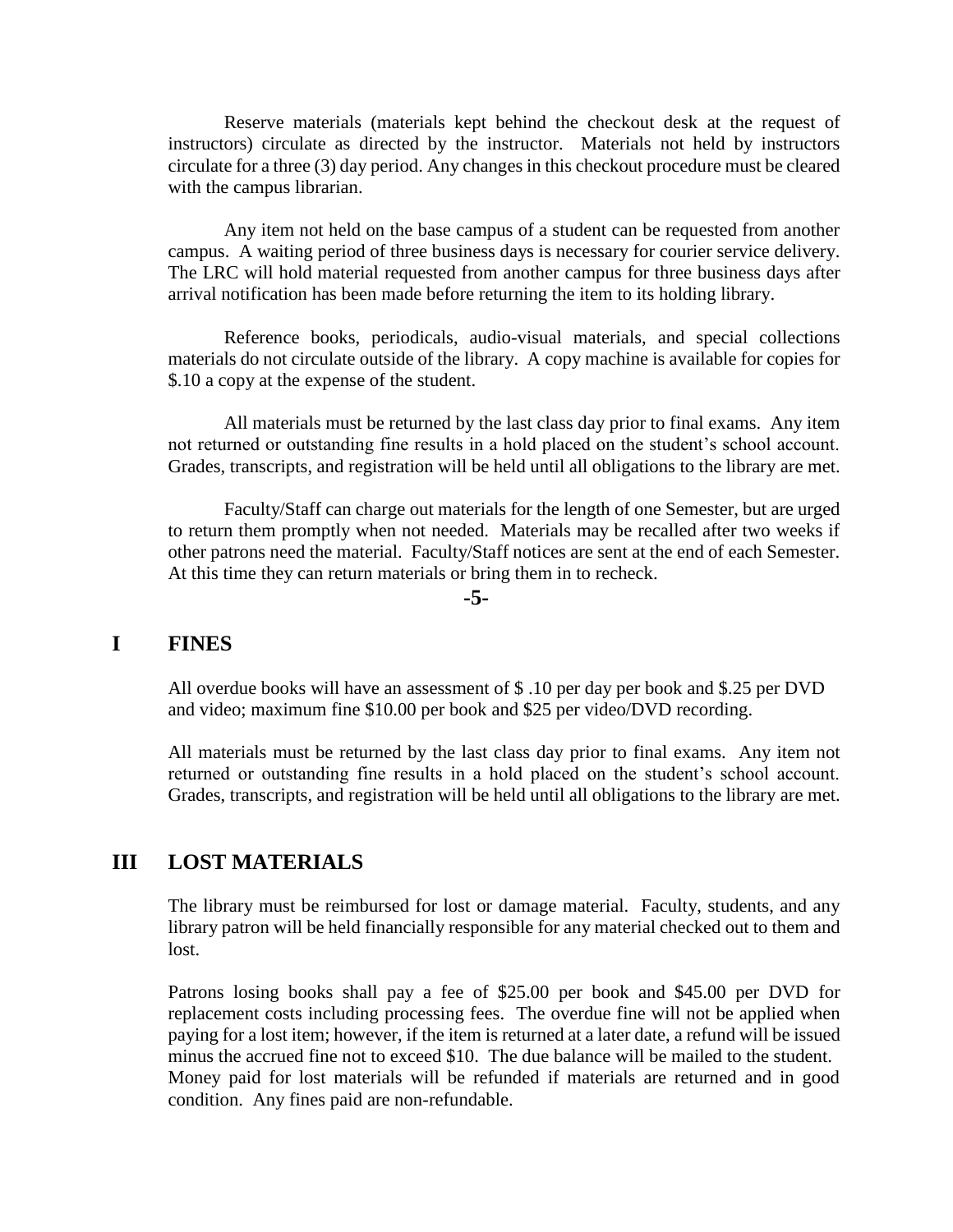### **IV GIFTS**

Gifts of materials will be accepted per library's gift policy. See Appendix for gift policy**.**

#### **V. MISCELLANEOUS**

Please do not re-shelve books. After using books you do not want to check out, leave them on a table or bring to circulation desk.

Since patrons depend upon the use of the reading rooms for study purposes, be courteous and avoid excessive talking and noise-making.

Using tobacco products and eating is prohibited in the library.

Any materials taken from the reading rooms or the library must be checked out.

#### **-6-**

# **COLLECTION DEVELOPMENT POLICY**

Because of the college library's budgetary restraints, a judicious selection of materials to be included in the library's collection must be made based on sound collection development policies. These policies are as follows:

- 1. The librarians, faculty and administration of SUSCC participate in the selection process for materials to be included in the library collection.
- 2. Reviewing media such as Choice, Booklist, Library Journal, publishers' catalogs, subject bibliographies, etc. are continually gleaned for retrospective and current materials to meet instructional objectives.
- 3. Materials are selected on the basis of curricular needs and institutional objectives.
- 4. Materials are selected to present all sides of controversial issues without bias.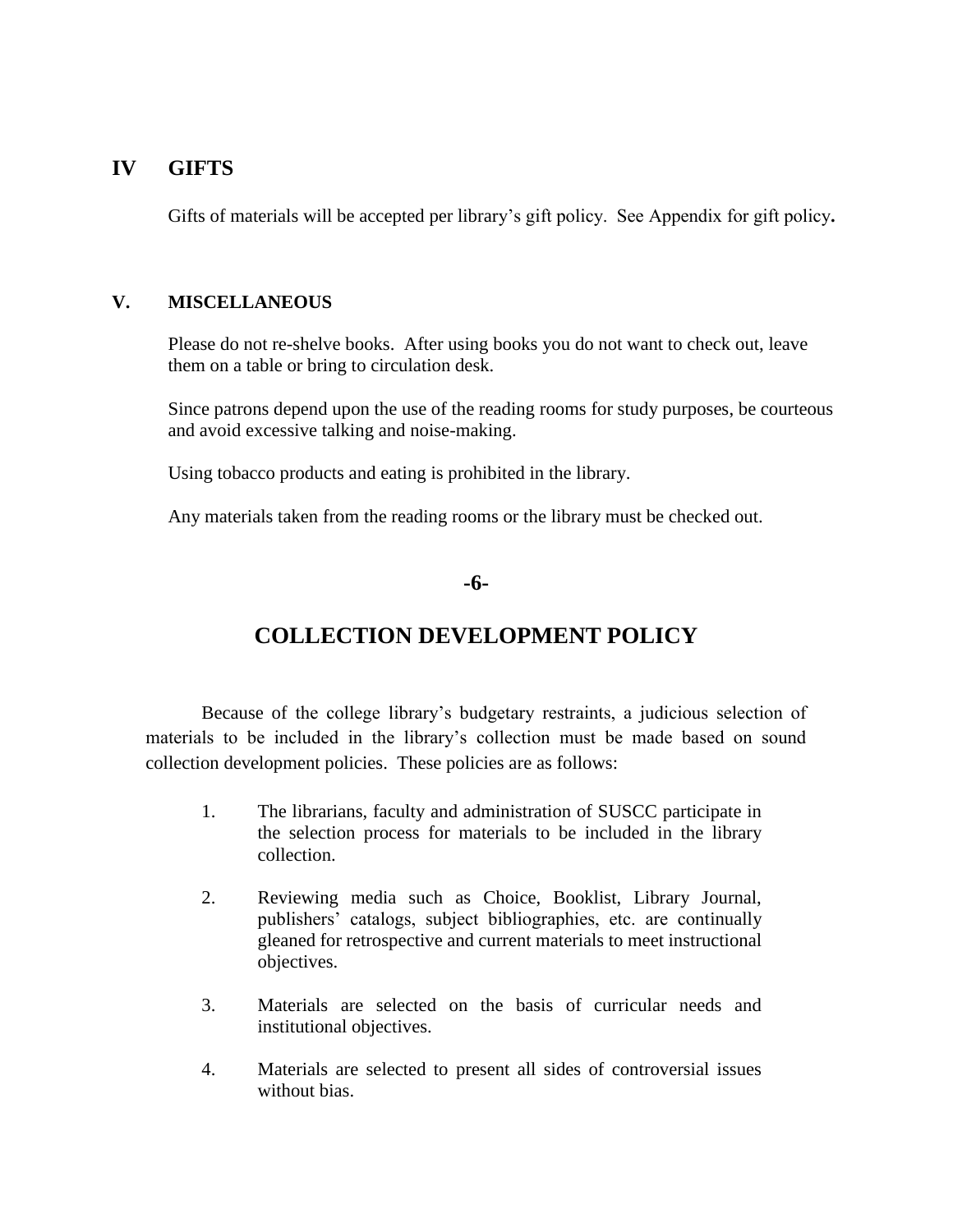- 5. The position of the American Library Association on the subject of censorship is firmly adhered to so that no one group or individual may deprive others of the freedom to read.
- 6. Materials reflect ages, cultural backgrounds, intellectual levels, development needs, and vocational goals represented in the student body.
- 7. Newspapers with various geographical, political and social points of view on national and state issues are represented in the collection.
- 8. Materials are acquired and made available from a variety of sources in an effort to meet the needs of the instructional process and cultural enrichment through:
	- a. Purchase of commercially available materials
	- b. Acquisition of materials as gifts
	- c. Resources sharing with other libraries

#### **-7-**

- 9. A limited archive for historical information and documents concerning Southern Union, Randolph County and surrounding counties, and the state of Alabama is maintained.
- 10. Periodicals are subscribed to in order to provide cultural, educational, and leisure-time information which is current and up-to-date.
- 11. Weeding of materials in the reference collection is done periodically and kept current by the librarians, and students are advised to be cognizant of the copyright date of material and refer to the periodical collection for current information.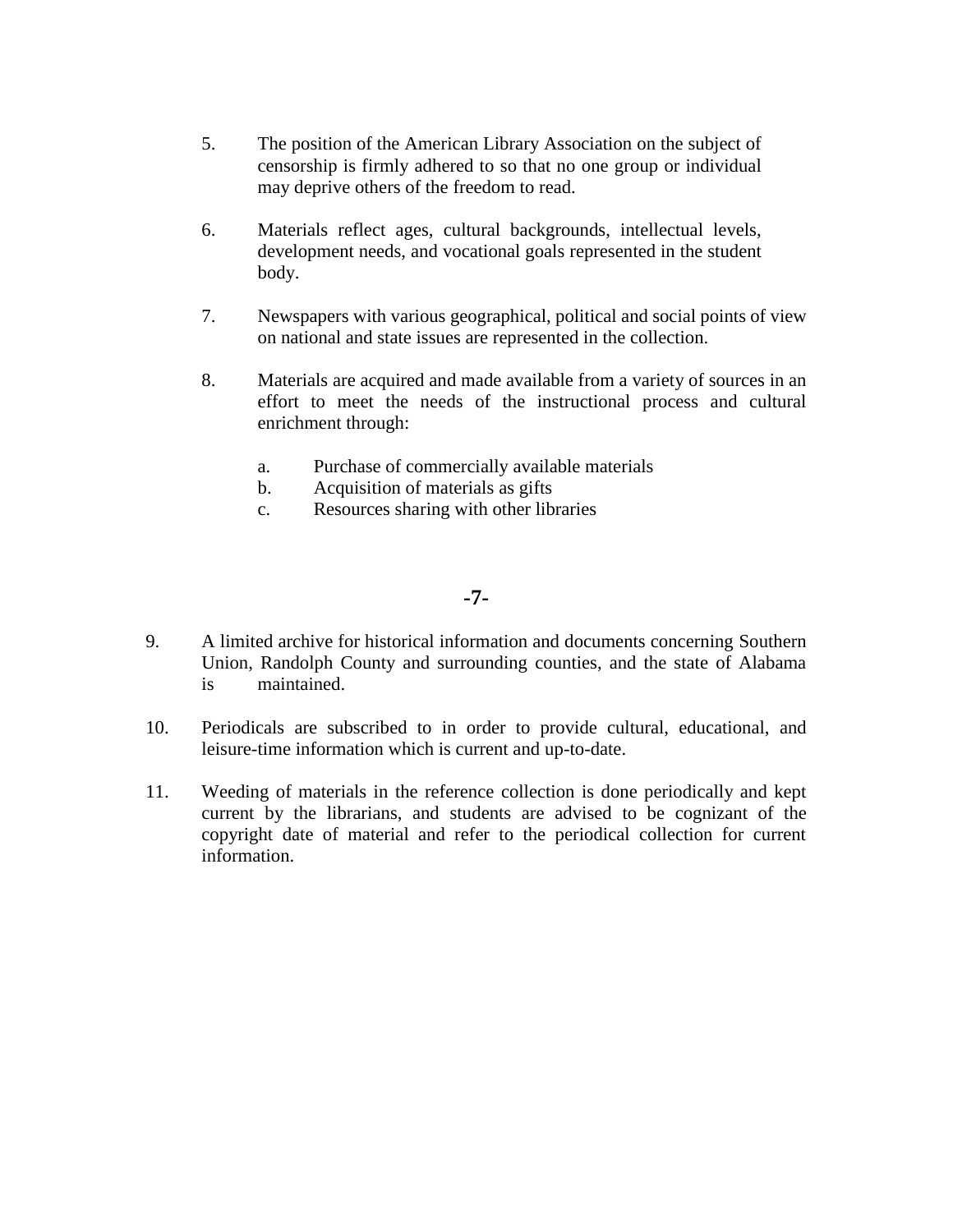#### **-8-**

# **LIBRARY ACQUISITION POLICIES AND PROCEDURES**

1. Priority in purchasing materials for the SUSCC learning resource centers is given to teacher's request for students, and reference materials. Money is usually available for these requests throughout the year as they are needed.

- 2. Annual subscription lists of periodicals are reviewed each year and adjusted to changes in the curriculum. The majority of subscriptions are placed with EBSCO as soon as money is available for placing orders.
- 3. Lost books are reordered if they meet curricular needs and are available.
- 4. Orders of three or more books and immediate need are required when ordering direct from publishers. Single orders from different publishers are usually batched with orders which do not have an immediate need and sent to a book jobber.
- 5. Purchase orders for materials requested are sent to the business office to be processed for actual purchase.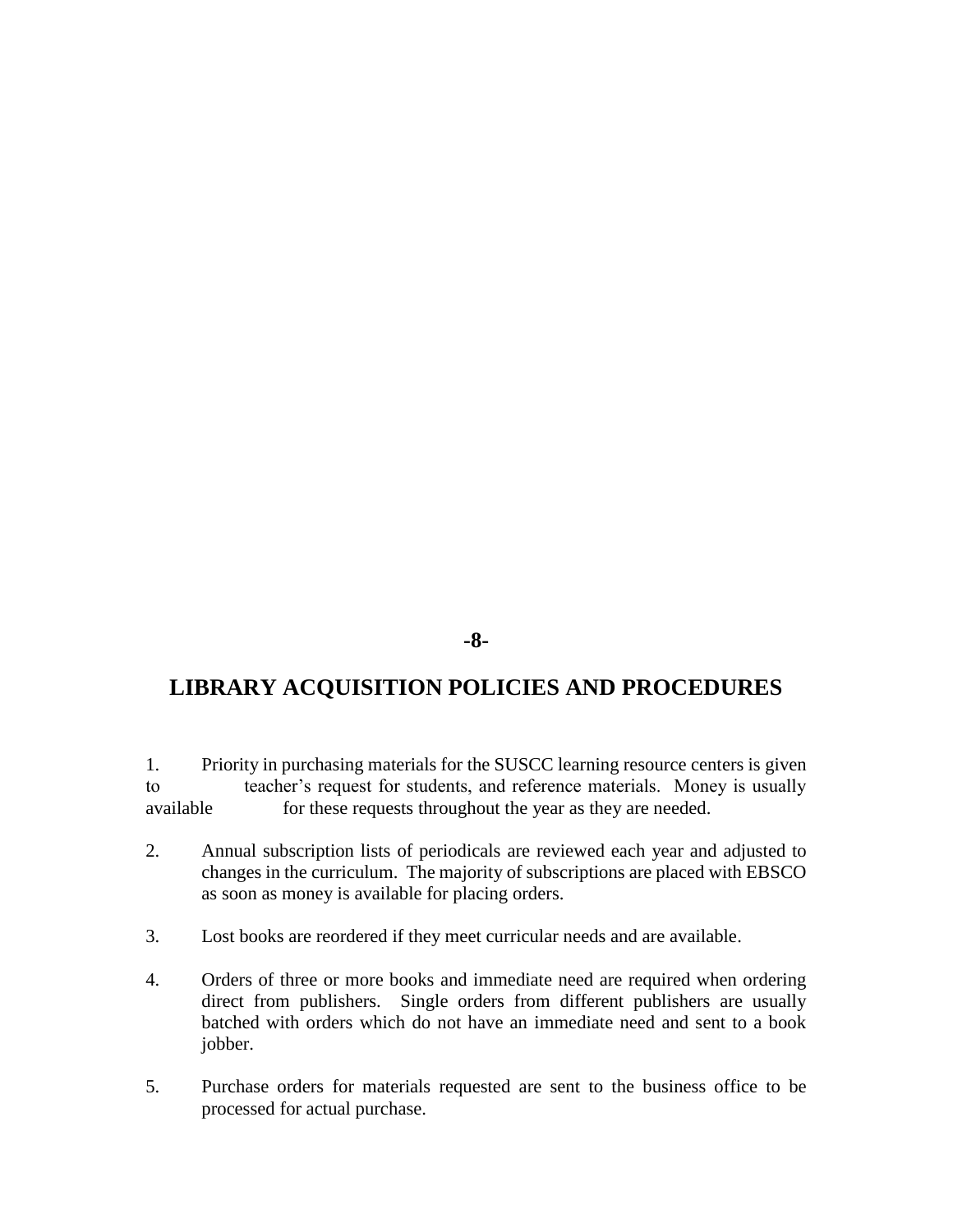- 6. Orders are received and brought to the library for opening, collating, and checking against the invoice and pricing before sending the Materials Receipt with invoice attached back to the business office for payment.
- 7. Duplicates are not ordered except for large numbers of students using them or a need for extended usage is proven.
- 8. Student textbooks now in use at SUSCC are not purchased for the library collection. The purchase of any textbooks is discouraged unless it can be proven that it is the best material on a given subject.

**-9-**

# **GIFTS POLICY**

- 1. The library's gifts policy follows the usual principles for book selection and collection development – namely, the aim of bringing into the library the greatest possible wealth of materials relevant to the teaching functions of the college.
- 2. The library makes no formal commitments concerning the housing or final disposition of gifts. Gifts will receive the same treatment as that given comparable materials being considered for or processed into the library's holdings. Gifts with restrictive conditions attached are not accepted.
- 3. As stated in 2, above, a donor understands how his gifts will be handled. If there appears to be any problem about agreement to this stated procedure, a final resolution must be given in writing.
- 4. The library cannot make appraisals for purposes of tax deduction. If the donor wishes to have a statement of valuation for income tax purposes, he/she should secure this information from an independent source. For tax deduction purposes, the donor must write a formal and specific letter about his gift: its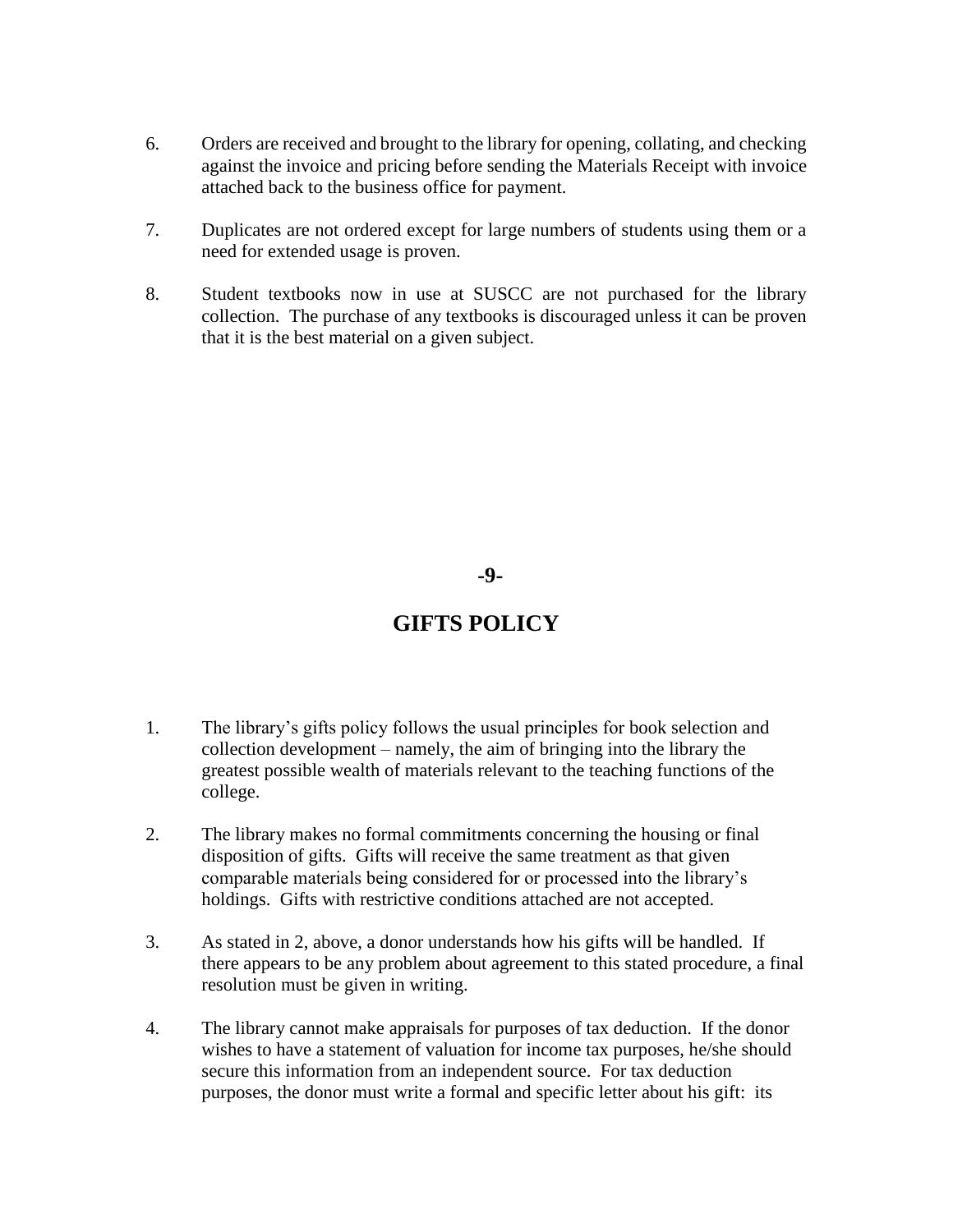content, the date of donation, etc. Appropriate letters and/or forms will acknowledge all donations.

- 5. If a gift is refused, the library may suggest alternative solutions or locations for the placement of materials.
- 6. No gift will be accepted by the library before the director approves the items.
- 7. Gifts of funds for general library use or for a particular collection or memorials are always welcome. Funds so contributed will be used in accordance with usual library procedures for collection development.

**-10-**

## **WEEDING POLICY**

Weeding is the systematic review of the collection in search of materials that can be withdrawn and 1) be discarded or 2) moved to alternate storage (2 types). The steps in weeding are as follows:

1. Define purpose of weeding project (i.e. gain space, make remaining materials more accessible, identify a core collection, keep collection current, remove irrelevant or unused materials).

1. Criteria used in weeding are use, quality or value of contents, relevance, and physical condition. The weight given to each of these will vary by the project's purposes, the type of library, the character of the individual collections, the particular items being examined, and the special conditions occurring at the time of weeding.

2. Procedures for weeding will vary. They must fit the circumstances (weed whole collection or part/parts of the collection, which part or parts?) and should also include a schedule to give the project impetus at one end and closure at the other (weed two hours per day or week first of each week, etc.?).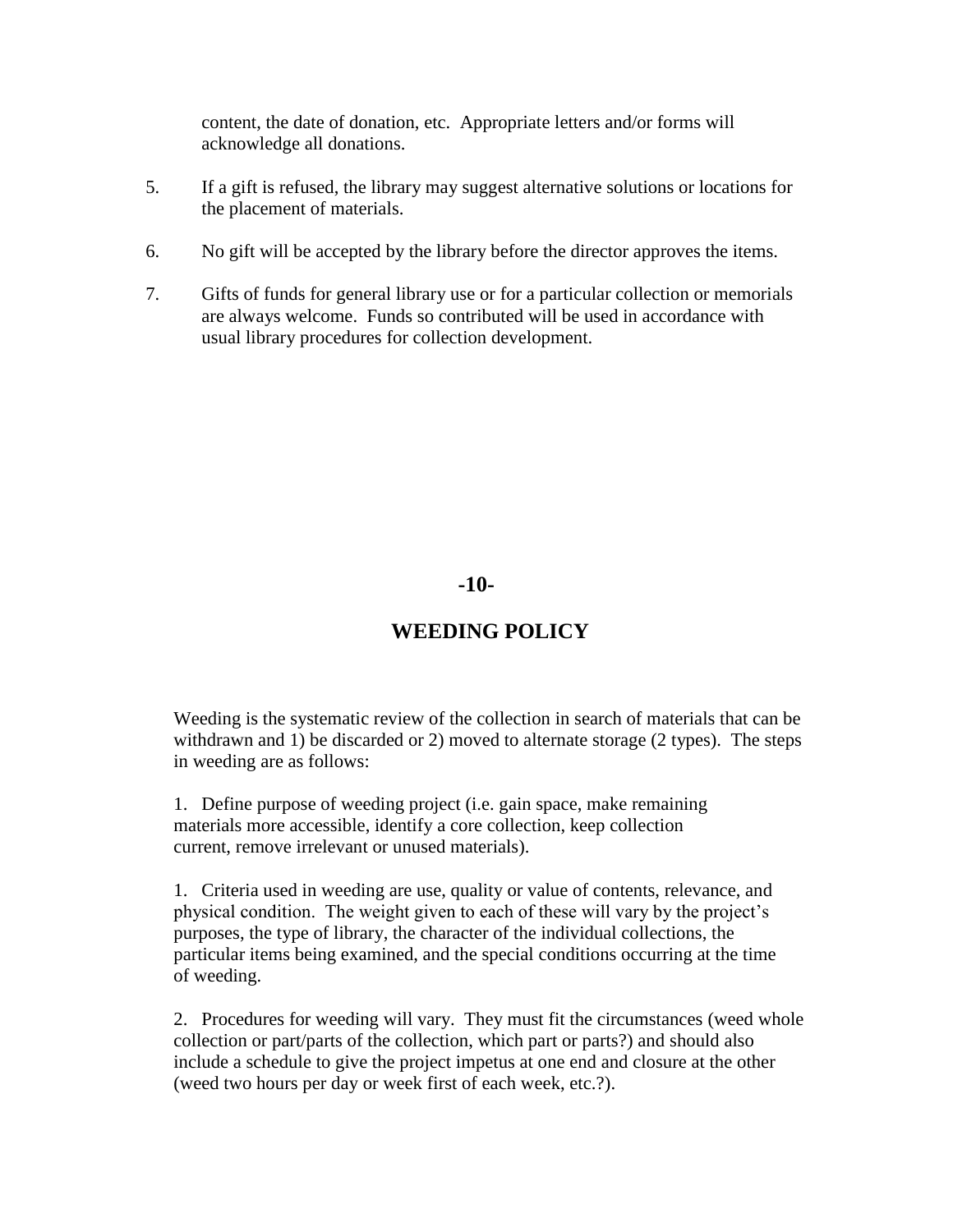3. Several methods of disposal of weeded items are transferal to other collections, sales, networked out to other institutions or placed in college's general sale.

**-11-**

# **PRESERVATION AND RENEWAL POLICIES**

#### **PRESERVATION**

To slow, reverse, and rectify deterioration we must institute preservation programs, rationalize maintenance routines, and systematically renew the most heavily and regularly used part of our collections. To this deterioration add deliberate mutilation and theft and ignorant misuse.

All libraries must develop preservation programs. Southern Union's LRCs' program contains three major segments each with its own elements:

#### **Prevention**

- 1. Improved climate control in buildings
- 2. Disaster plan
- 3. Staff and user education

#### **Repair and Conservation**

1. Active and purposeful maintenance program

2. A variety of conservation operations, including format conversion such as scanning of documents and creating a digital collection